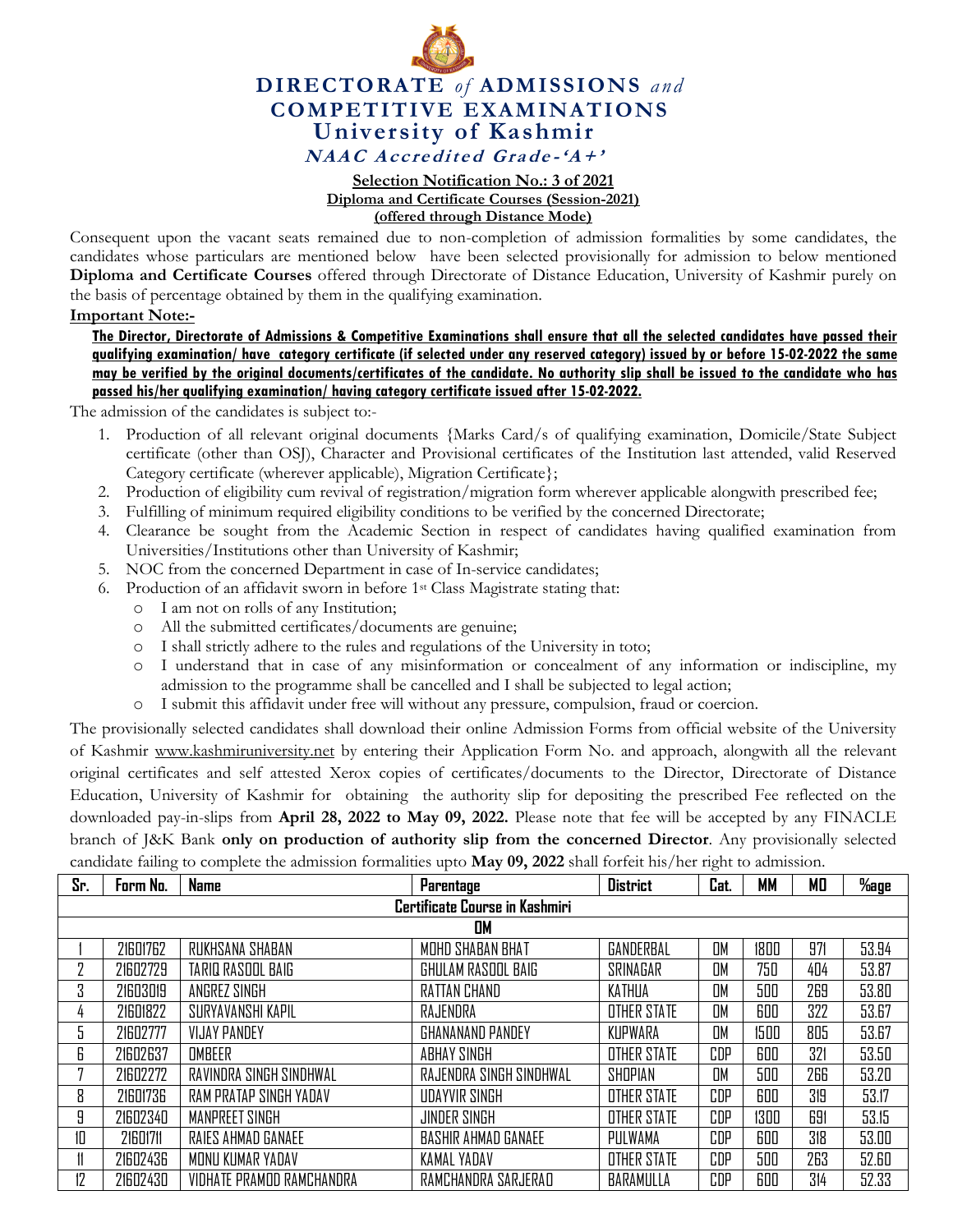|          |                      |                                                     | VIDHATE                                    |                      |            |            |            |                |
|----------|----------------------|-----------------------------------------------------|--------------------------------------------|----------------------|------------|------------|------------|----------------|
| 13       | 21602467             | VIJAYPAL                                            | <b>DALEL SINGH</b>                         | KUPWARA              | CDP        | 500        | 261        | 52.20          |
| 14       | 21602127             | <b>PAWAN SINGH</b>                                  | <b>MANBAR SINGH</b>                        | SHOPIAN              | CDP        | 500        | 261        | 52.20          |
| 15       | 21602766             | <b>RAHUL SINGH</b>                                  | <b>DEEWAN SINGH</b>                        | <b>OTHER STATE</b>   | CDP        | 500        | 261        | 52.20          |
| 16       | 21601785             | MUNINDRA PHUKAN                                     | <b>BIDYADHAR PHUKAN</b>                    | BARAMULLA            | OM         | 600        | 313        | 52.17          |
| 17       | 21601819             | MAKARAND DHAMALE                                    | <b>KRISHNA</b>                             | <b>OTHER STATE</b>   | OM         | 600        | 310        | 51.67          |
| 18       | 21602403             | <b>KAMAL SINGH</b>                                  | DAYAL SINGH                                | SHOPIAN              | CDP        | 500        | 257        | 51.40          |
| 19       | 21602204             | <b>KARAN PANDA</b>                                  | <b>HEERA SINGH PANDA</b>                   | <b>OTHER STATE</b>   | <b>CDP</b> | 500        | 257        | 51.40          |
| 20       | 21602418             | <b>KRISHNA KAMBAR</b>                               | MALLAPPA KAMBAR                            | BARAMULLA            | <b>CDP</b> | 600        | 307        | 51.17          |
| 21       | 21601916             | <b>MAHER RAHUL</b>                                  | <b>BABU SINGH MAHER</b>                    | <b>OTHER STATE</b>   | <b>CDP</b> | 600        | 306        | 51.00          |
| 22       | 21602289             | KAMAL SINGH BHANDARI                                | ANAND SINGH BHANDARI                       | <b>OTHER STATE</b>   | CDP        | 500        | 254        | 50.80          |
| 23       | 21602324             | APPU KUMAR SINGH                                    | SHARMANAND SINGH                           | KUPWARA              | CDP        | 600        | 301        | 50.17          |
| 24       | 21602626             | KULDEEP SINGH SOUN                                  | BHUPENDRA SINGH SOUN                       | <b>OTHER STATE</b>   | CDP        | 500        | 250        | 50.00          |
| 25       | 21602459             | <b>BIKASH SUBBA</b>                                 | <b>KAMAL SUBBA</b>                         | KUPWARA              | CDP        | 600        | 300        | 50.00          |
| 26       | 21602683             | MANE VIKAS CHANDRAKANT                              | MANE CHANDRAKANT SADU                      | BARAMULLA            | CDP        | 600        | 300        | 50.00          |
| 27       | 21602429             | HARISH SINGH RAUTELA                                | DARPAN SINGH RAUTELA                       | <b>OTHER STATE</b>   | <b>CDP</b> | 500        | 249        | 49.80          |
| 28       | 21602918             | ARSHID HUSSAIN DAR                                  | GH HUSSAIN DAR                             | SRINAGAR             | <b>CDP</b> | 500        | 249        | 49.80          |
| 29       | 21601795             | KANCHAN KUMAR MAHTO                                 | SHIVJEE MAHTO                              | <b>OTHER STATE</b>   | <b>CDP</b> | 500        | 248        | 49.60          |
| 30       | 21602145             | RAJ PAL                                             | <b>HANS RAJ</b>                            | <b>OTHER STATE</b>   | OM         | 500        | 248        | 49.60          |
| 31       | 21602482             | <b>VIPIN KUMAR</b>                                  | NARESH KUMAR                               | BARAMULLA            | CDP        | 500        | 247        | 49.40          |
| 32       | 21603043             | <b>AKSHISH ALI</b>                                  | MAHBOOB BAKS                               | <b>OTHER STATE</b>   | CDP        | 600        | 296        | 49.33          |
| 33       | 21602800             | <b>HARPREET SINGH</b>                               | <b>JEET SINGH</b>                          | <b>OTHER STATE</b>   | OM         | 450        | 221        | 49.11          |
| 34       | 21602330             | ZAKIR HUSSAIN KHAN                                  | <b>BASHIR AHMAD KHAN</b>                   | KUPWARA              | CDP        | 500        | 245        | 49.00          |
| 35       | 21602080             | <b>UMAR NABIEE HAJAAM</b>                           | <b>GULAM NABIEE HAJAAM</b>                 | SHOPIAN              | OM         | 500        | 242        | 48.40          |
| 36       | 21602577             | MUKESH NEGI                                         | SURESH SINGH NEGI                          | <b>OTHER STATE</b>   | CDP        | 500        | 239        | 47.80          |
| 37       | 21602274             | YOGENDRA SINGH                                      | <b>PRATAP SINGH</b>                        | SHOPIAN              | OM         | 500        | 238        | 47.60          |
| 38       | 21602602             |                                                     |                                            |                      | OM         | 500        | 238        |                |
|          |                      | <b>DEEWAN SINGH</b><br><b>GOPHANE ROHIT VISHWAS</b> | <b>UDAY SINGH</b>                          | <b>OTHER STATE</b>   | CDP        | 550        | 260        | 47.60<br>47.27 |
| 39       | 21602697<br>21602273 | PIEKLU SAMANTA                                      | <b>GOPHANE VISHWAS</b><br>SUBHENDU SAMANTA | BARAMULLA<br>KUPWARA | CDP        | 900        | 423        | 47.00          |
| 40<br>41 | 21602587             | <b>BABU BASAK</b>                                   | <b>SHANKAR BASAK</b>                       | <b>OTHER STATE</b>   | CDP        | 700        | 328        | 46.86          |
| 42       | 21602160             | <b>RAJAN SINGH PAWAR</b>                            | <b>SUKHDEV SINGH</b>                       | JAMMU                | OM         | 600        | 281        | 46.83          |
|          |                      |                                                     |                                            |                      |            |            |            |                |
| 43<br>44 | 21602609<br>21602180 | ANKIT KUMAR<br>SURJEET SINGH                        | SUBHASH CHAND<br>LATE SH:SAHIB SINGH       | <b>OTHER STATE</b>   | CDP<br>CDP | 600<br>600 | 278<br>277 | 46.33<br>46.17 |
|          |                      |                                                     |                                            | RAJOURI              |            |            |            |                |
| 45       | 21602441             | PARMENDRA KUMAR                                     | RAKESH KUMAR                               | BARAMULLA            | CDP        | 600        | 276        | 46.00          |
| 46       | 21602621             | <b>VIJAY PASWAN</b>                                 | <b>SEVAK PASWAN</b>                        | <b>OTHER STATE</b>   | CDP        | 500        | 229        | 45.80          |
| 47       | 21602607             | SURENDRA PRAJAPTI                                   | LATE RAM PRAVESH PRAJAPTI                  | <b>OTHER STATE</b>   | CDP        | 500        | 228        | 45.60          |
| 48       | 21602744             | <b>GURJANT SINGH</b>                                | <b>MAAN SINGH</b>                          | ANANTNAG             | CDP        | 650        | 296        | 45.54          |
| 49       | 21602636             | DEBABRATA NAIK                                      | KAILASH CHANDRA NAIK                       | <b>OTHER STATE</b>   | CDP        | 600        | 269        | 44.83          |
| 50       | 21601958             | SHOWKAT AHMAD MIR                                   | GH MOHI U DIN MIR                          | KUPWARA              | OM         | 500        | 224        | 44.80          |
| 51       | 21602152             | KUBER SINGH NEGI                                    | MOHAN SINGH NEGI                           | <b>OTHER STATE</b>   | CDP        | 500        | 222        | 44.40          |
| 52       | 21602568             | ASHISH SINGH GUSAIN                                 | MAHIPAL SINGH GUSAIN                       | SHOPIAN              | CDP        | 500        | 222        | 44.40          |
| 53       | 21602333             | <b>BHARAMAL SAGAR PANDURANG</b>                     | <b>BHARMAL PANDURANG</b>                   | BUDGAM               | OM         | 600        | 264        | 44.00          |
| 54       | 21602201             | PRASHANT MORE                                       | BAPU                                       | BARAMULLA            | OM         | 650        | 285        | 43.85          |
| 55       | 21602298             | JAVID AHMAD LONE                                    | MOHD RAMZAN LONE                           | GANDERBAL            | OM         | 500        | 219        | 43.80          |
| 56       | 21602489             | AKHTAR HUSAIN                                       | MUSTAK ANSARI                              | KUPWARA              | CDP        | 500        | 216        | 43.20          |
| 57       | 21602479             | VINDD CHANDRA KHOLIYA                               | HARISH CHANDRA KHOLIYA                     | <b>OTHER STATE</b>   | CDP        | 500        | 215        | 43.00          |
| 58       | 21602644             | MANGALDEEP PRADHAN                                  | AKHILA PRADHAN                             | <b>OTHER STATE</b>   | CDP        | 600        | 256        | 42.67          |
| 59       | 21602328             | HARI CHAND                                          | <b>OMI CHAND</b>                           | KULGAM               | OM         | 500        | 209        | 41.80          |
| 60       | 21602910             | HAROON RASHID AND                                   | NAZIR AH MALIK                             | ANANTNAG             | CDP        | 500        | 207        | 41.40          |
| 61       | 21602457             | <b>BHARAT SINGH</b>                                 | <b>HUKAM SINGH</b>                         | <b>OTHER STATE</b>   | CDP        | 500        | 207        | 41.40          |
| 62       | 21602128             | ADFAR JAN                                           | GULL MOHD BHAT                             | ANANTNAG             | OM         | 500        | 206        | 41.20          |
| 63       | 21602394             | <b>JAGJIT SINGH</b>                                 | <b>SUKHDEV SINGH</b>                       | <b>OTHER STATE</b>   | CDP        | 650        | 266        | 40.92          |
| 64       | 21602912             | SYED IDBALLA NAZKI                                  | SYED MOHD AHSAN NAZKI                      | KUPWARA              | OM         | 600        | 244        | 40.67          |
| 65       | 21602940             | NAYEEMA AKHTER                                      | SHAREEF UD DIN BALKHI                      | SRINAGAR             | OM         | 750        | 302        | 40.27          |
| 66       | 21602807             | MUNEERA HASSAN                                      | GH HASSAN DIN                              | BARAMULLA            | OM         | 600        | 241        | 40.17          |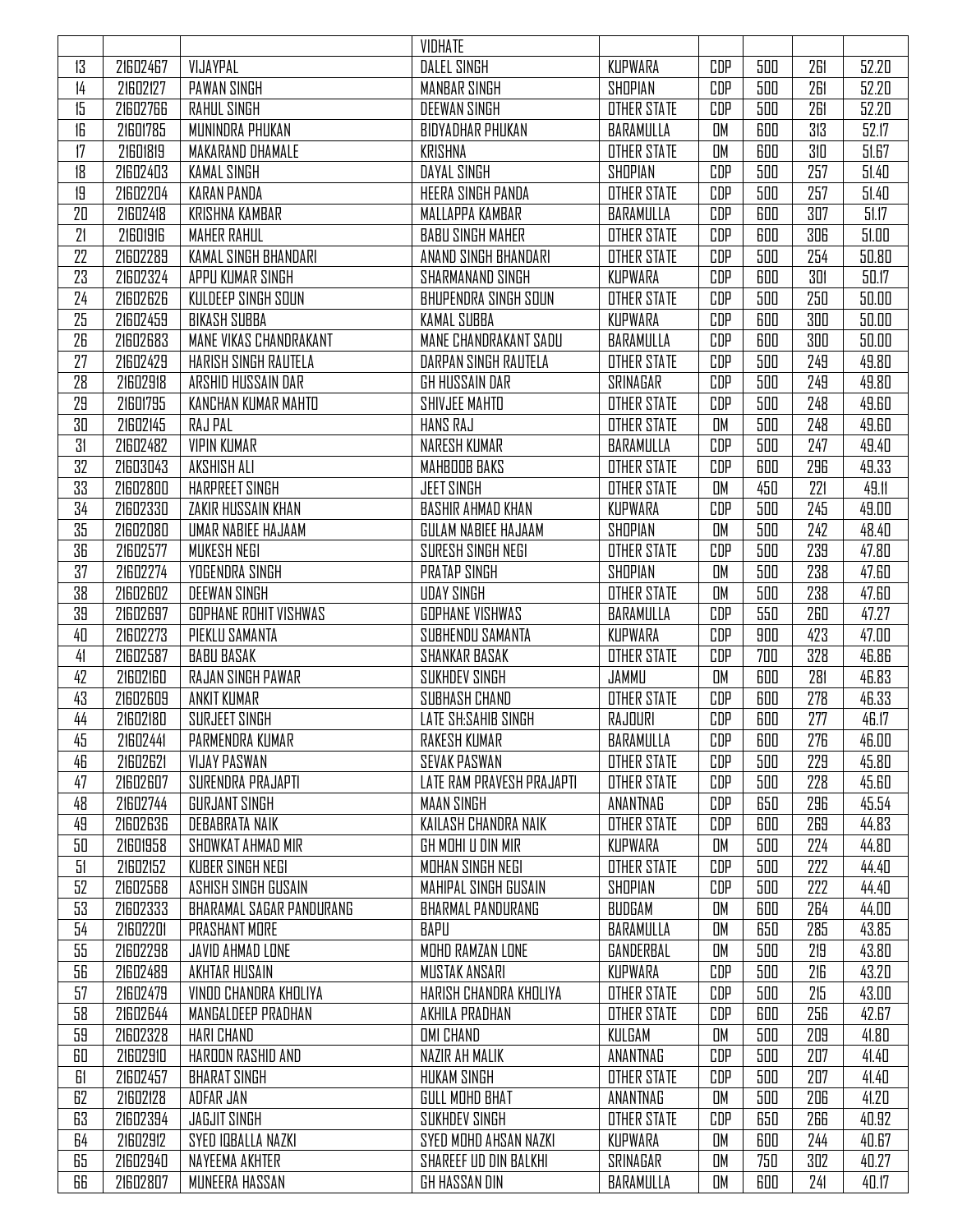| <b>Diploma in Computer Application</b><br>OM |          |                                   |                            |                    |            |      |       |       |  |
|----------------------------------------------|----------|-----------------------------------|----------------------------|--------------------|------------|------|-------|-------|--|
|                                              | 21602480 | AAYATU ALR RASOOL                 | GH RASOOL WANIE            | ANANTNAG           | OM         | 1800 | 1046  | 58.11 |  |
| $\overline{2}$                               | 21602905 | MOHD YOUNUS THOKAR                | MOHD AHSAN THOKAR          | SHOPIAN            | OM         | 1800 | 1042  | 57.89 |  |
| 3                                            | 21603051 | BILAL AHMAD RESHI                 | MOHMAD AMIN RESHI          | GANDERBAL          | OM         | 1800 | 1042  | 57.89 |  |
| 4                                            | 21602885 | <b>VIKRAM SINGH</b>               | SHAMBHU DAYAL              | KUPWARA            | CDP        | 2000 | 1150  | 57.50 |  |
| 5                                            | 21601670 | HILAL AHMAD KHANDAY               | MOHD ISHAQ KHANDAY         | ANANTNAG           | OM         | 1800 | 1031  | 57.28 |  |
| 6                                            | 21602503 | AKASH DEEP DOGRA                  | LAL DASS                   | RAJOURI            | <b>CDP</b> | 1200 | 686.2 | 57.18 |  |
| $\overline{7}$                               | 21602794 | <b>WASEEM JAFFER</b>              | <b>GH DADIR WANI</b>       | KISHTWAR           | <b>CDP</b> | 1650 | 943   | 57.15 |  |
| 8                                            | 21602712 | SEERAT MANZOOR                    | MANZOOR AHMAD KHAN         | BANDIPORA          | OM         | 1800 | 1027  | 57.06 |  |
| 9                                            | 21602122 | NIRMAL SINGH                      | SUJOO SINGH                | BARAMULLA          | CDP        | 2025 | 1155  | 57.04 |  |
| 10                                           | 21601885 | <b>GAURAV KUMAR</b>               | DHARMENDRA KUMAR           | <b>OTHER STATE</b> | <b>CDP</b> | 1800 | 1026  | 57.00 |  |
| 11                                           | 21601961 | WASIM AHMAD RATHER                | GHULAM AHMAD RATHER        | <b>OTHER STATE</b> | <b>CDP</b> | 1800 | 1025  | 56.94 |  |
| 12                                           | 21602146 | <b>SUNIL KUMAR</b>                | <b>RATTAN CHAND</b>        | KATHUA             | OM         | 1650 | 928   | 56.24 |  |
| 13                                           | 21602748 | <b>RABIYAH RASHID</b>             | ABDUL RASHID MIR           | BUDGAM             | OM         | 1800 | 1012  | 56.22 |  |
| $\frac{1}{4}$                                | 21602708 | ZAIRA IDBAL                       | MOHAMMAD IQBAL BHAT        | BANDIPORA          | OM         | 1800 | 1011  | 56.17 |  |
| 15                                           | 21602722 | ADFAR DASIM                       | MOHAMAD DASIM SHAH         | SRINAGAR           | OM         | 8000 | 4489  | 56.11 |  |
| 16                                           | 21602831 | SAIKA RAFIQ                       | MOHAMMAD RAFIQ BHAT        | <b>SRINAGAR</b>    | OM         | 1800 | 1003  | 55.72 |  |
| 17                                           | 21602260 | KHANDAY UMAR ASHRAF               | MOHD ASHRAF KHANDAY        | PULWAMA            | CDP        | 1800 | 1001  | 55.61 |  |
| 18                                           | 21601899 | RAMAN LAL KUMAWAT                 | <b>MADAN LAL</b>           | <b>OTHER STATE</b> | <b>CDP</b> | 1800 | 1000  | 55.56 |  |
| 19                                           | 21602207 | <b>WASIM AKRAM</b>                | SHRI YUNUS KHAN            | <b>OTHER STATE</b> | <b>CDP</b> | 1350 | 749   | 55.48 |  |
| 20                                           | 21602075 | <b>AVINESH SHARMA</b>             | <b>RAM LAL SHARMA</b>      | SAMBA              | <b>CDP</b> | 1200 | 664.2 | 55.35 |  |
| 21                                           | 21602742 | DEEPAK KUMAR CHOUDHARY            | RAMSINGH                   | <b>OTHER STATE</b> | <b>CDP</b> | 2800 | 1537  | 54.89 |  |
| 22                                           | 21602785 | MUZAMIL HASSAN BHAT               | GHULAM HASSAN BHAT         | BARAMULLA          | <b>CDP</b> | 600  | 329   | 54.83 |  |
| 23                                           | 21601800 | NARESH CHAND                      | SH. BHADUR SINGH           | BARAMULLA          | OM         | 1200 | 656   | 54.67 |  |
| 24                                           | 21602702 | <b>B SURESH</b>                   | DORARAJU                   | SRINAGAR           | <b>CDP</b> | 1800 | 983   | 54.61 |  |
| 25                                           | 21602300 | ZAHOOR AHMAD WANI                 | GHULAM NABI WANI           | GANDERBAL          | OM         | 10   | 5.45  | 54.50 |  |
| 26                                           | 21602790 | AUMER MANZOOR                     | MANZOOR AHMAD MIR          | KULGAM             | <b>CDP</b> | 1800 | 969   | 53.83 |  |
| 27                                           | 21601685 | MUDASIR AHMAD RATHER              | MOHAMMAD SHAMEEM RATHER    | ANANTNAG           | OM         | 1800 | 968   | 53.78 |  |
| 28                                           | 21602102 | SURAJ YADAV                       | PARAS YADAV                | <b>OTHER STATE</b> | CDP        | 1350 | 724   | 53.63 |  |
| 29                                           | 21602996 | MUZZAFAR NAZIR MIR                | NAZIR AHMAD MIR            | ANANTNAG           | OM         | 1800 | 963   | 53.50 |  |
| 30                                           | 21602444 | <b>KISHORE KUMAR</b>              | <b>TARA CHAND</b>          | SRINAGAR           | OM         | 1650 | 877   | 53.15 |  |
| 31                                           | 21601870 | MOHAMMAD AASIF NADAF              | ABDUL KHALIQ NADAF         | BARAMULLA          | <b>OM</b>  | 1800 | 953   | 52.94 |  |
| 32                                           | 21602488 | RAJEEV KUMAR                      | MOOL CHAND                 | SRINAGAR           | CDP        | 1800 | 951   | 52.83 |  |
| 33                                           | 21601831 | <b>DHARMVEER SINGH</b>            | <b>JAGDEV SINGH</b>        | <b>OTHER STATE</b> | CDP        | 1800 | 949   | 52.72 |  |
| 34                                           | 21602664 | RAYEES AHMAD BHAT                 | AB MAJEED BHAT             | ANANTNAG           | CDP        | 1800 | 949   | 52.72 |  |
| 35                                           | 21602778 | MOHMMAD ISHAQ BEIGH               | GH MOHAMMAD BEIGH          | BUDGAM             | OM         | 10   | 5.25  | 52.50 |  |
| 36                                           | 21602297 | RAJ KUMAR                         | MOOL CHAND                 | KUPWARA            | CDP        | 1800 | 945   | 52.50 |  |
| 37                                           | 21602830 | LOKESH KUMAR                      | DESH RAJ YADAV             | ANANTNAG           | OM         | 1200 | 626   | 52.17 |  |
| 38                                           | 21602196 | SANDEEP KUMAR TRIPATHI            | SHIV BHAVAN TRIPATHI       | <b>OTHER STATE</b> | CDP        | 900  | 468   | 52.00 |  |
| 39                                           | 21602126 | <b>KARANI SINGH</b>               | TEJ SINGH                  | BARAMULLA          | CDP        | 1800 | 935   | 51.94 |  |
| 40                                           | 21602288 | GOUR SUSHIL ALIAS RAHUL RAMPRASAD | RAMPRASAD                  | <b>OTHER STATE</b> | OM         | 1200 | 622   | 51.83 |  |
| 41                                           | 21601834 | SANGRAM BISWAL                    | RAMESH CHANDRA BISWAL      | <b>OTHER STATE</b> | CDP        | 1800 | 930   | 51.67 |  |
| 42                                           | 21602727 | REKHA TANWAR                      | OM PRAKASH SINGH TANWAR    | <b>OTHER STATE</b> | CDP        | 1800 | 926   | 51.44 |  |
| 43                                           | 21602305 | GILKAR TAHIR BASHIR               | BASHIR AHMAD GILKAR        | PULWAMA            | CDP        | 1800 | 925   | 51.39 |  |
| 44                                           | 21602827 | AMIT KUMAR                        | NARAIN DUTT                | UDHAMPUR           | CDP        | 1650 | 844   | 51.15 |  |
| 45                                           | 21602754 | SAKEENA AKHTAR                    | GHULAM MOHAMMAD BEIGH      | BUDGAM             | OM         | 1800 | 920   | 51.11 |  |
| 46                                           | 21601769 | AAMIRA AKHTER                     | GHULAM RASOOL LONE         | GANDERBAL          | OM         | 1800 | 917   | 50.94 |  |
| 47                                           | 21602216 | PARVEZ AHMAD KHANDAY              | AB GANI KHANDAY            | BUDGAM             | OM         | 1800 | 912   | 50.67 |  |
| 48                                           | 21602735 | <b>IDRA BASHIR</b>                | <b>BASHIR AHMED ZARGAR</b> | BUDGAM             | OM         | 1980 | 1000  | 50.51 |  |
| 49                                           | 21602726 | RUMAISA RASHEED                   | AB RASHEED AHANGER         | BUDGAM             | OM         | 1980 | 1000  | 50.51 |  |
| 50                                           | 21602229 | SHAIK AJMEER KHAZAWALI            | <b>SHAIK MASTAN WALI</b>   | <b>OTHER STATE</b> | CDP        | 1300 | 653   | 50.23 |  |
| 51                                           | 21602775 | SHAHBAZ HASSAN KHAN               | GULAM HASSAN KHAN          | BANDIPORA          | OM         | 1800 | 900   | 50.00 |  |
| 52                                           | 21602265 | SUKHVEER SINGH                    | JAGDEESH SINGH             | <b>OTHER STATE</b> | OM         | 2400 | 1200  | 50.00 |  |
|                                              |          |                                   | <b>CDP</b>                 |                    |            |      |       |       |  |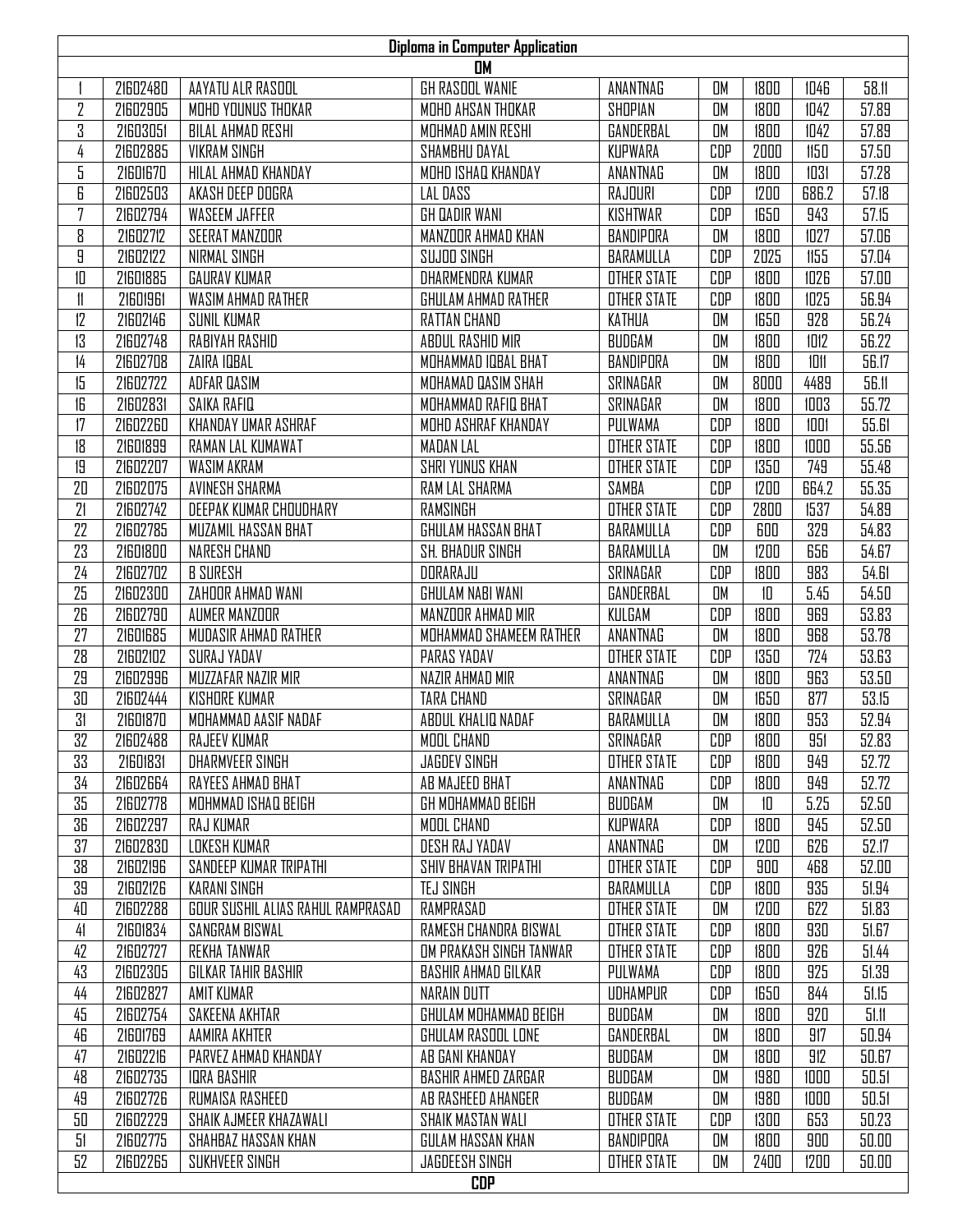|                      | 21602237 | <b>DATTAR SINGH</b>          | <b>BHAGWAN SINGH</b>                            | <b>OTHER STATE</b> | CDP        | 1600 | 786 | 49.13 |  |  |
|----------------------|----------|------------------------------|-------------------------------------------------|--------------------|------------|------|-----|-------|--|--|
| $\overline{2}$       | 21602718 | SYED LIYAKAT ALI SHAH        | LT SYED WILAYAT ALI SHAH                        | BANDIPORA          | CDP        | 1800 | 879 | 48.83 |  |  |
| <b>RBA</b>           |          |                              |                                                 |                    |            |      |     |       |  |  |
|                      | 21602468 | TARIQ AHMAD RESHI            | MOHD RAMZAN RSHI                                | SRINAGAR           | <b>RBA</b> | 1650 | 809 | 49.03 |  |  |
|                      | 21601669 |                              | ABDUL RAHMAN BHAT                               |                    |            |      | 869 | 48.28 |  |  |
| 2                    |          | RAYEES AHMAD BHAT            |                                                 | ANANTNAG           | <b>RBA</b> | 1800 |     |       |  |  |
| 3                    | 21601657 | GULZAR AHMAD WANI            | AB GANI WANI                                    | KULGAM             | <b>RBA</b> | 1800 | 850 | 47.22 |  |  |
| 4                    | 21602671 | ISHTAYAQ AHMED BEIGH         | ABDUL AZIZ BEIGH                                | BARAMULLA          | RBA        | 1800 | 813 | 45.17 |  |  |
| Diploma in Cyber Law |          |                              |                                                 |                    |            |      |     |       |  |  |
|                      |          |                              | <b>DM</b>                                       |                    |            |      |     |       |  |  |
|                      | 21602166 | AASIF AHMAD HAJAM            | GHULAM MOHAMMAD HAJAM                           | ANANTNAG           | OM         | 1800 | 870 | 48.33 |  |  |
| 2                    | 21602566 | NASEER AHMAD DAR             | MOHD ASHRAF DAR                                 | BUDGAM             | <b>OM</b>  | 1800 | 865 | 48.06 |  |  |
| 3                    | 21601662 | MEHRAJ AHMAD BHAT            | AB HAMID BHAT                                   | KULGAM             | OM         | 1800 | 859 | 47.72 |  |  |
| 4                    | 21601946 | <b>GAZANFER HUSSAIN KHAN</b> | ALI MOHD KHAN                                   | BARAMULLA          | <b>OM</b>  | 1800 | 857 | 47.61 |  |  |
| 5                    | 21601766 | AIJAZ AHMAD MIR              | AB AZIZ MIR                                     | KUPWARA            | <b>OM</b>  | 1800 | 832 | 46.22 |  |  |
| 6                    | 21602309 | MUDASSIR JAMEEL KHAN         | YAR MOHAMMD KHAN                                | BANDIPORA          | <b>OM</b>  | 1800 | 824 | 45.78 |  |  |
| 7                    | 21602295 | MOHD SALEEM WANI             | AB AZIZ WANI                                    | BUDGAM             | OM         | 1800 | 818 | 45.44 |  |  |
| 8                    | 21602087 | JAVAID AHMAD MIR             | AB SAMAD MIR                                    | BUDGAM             | <b>OM</b>  | 1800 | 816 | 45.33 |  |  |
| 9                    | 21601667 | SAKIB AHMAD RATHER           | GH HASSAN RATHER                                | BARAMULLA          | OM         | 1800 | 782 | 43.44 |  |  |
| 10                   | 21601987 | DOGGA LAKSHMANA              | DOGGA NEELAKANTAM                               | SRINAGAR           | CDP        | 2100 | 905 | 43.10 |  |  |
| 11                   | 21602416 | <b>ULFAT JAN</b>             | MUBARAK AHMAD GANIE                             | ANANTNAG           | OM         | 1800 | 745 | 41.39 |  |  |
|                      |          |                              | <b>Diploma in Pre-Primary Teachers Training</b> |                    |            |      |     |       |  |  |
|                      |          |                              | <b>DM</b>                                       |                    |            |      |     |       |  |  |
|                      | 21603038 | NARENDRA PAL                 | <b>SURESH PAL</b>                               | SRINAGAR           | OМ         | 900  | 491 | 54.56 |  |  |
| 2                    | 21602254 | <b>SUNIL SINGH</b>           | <b>GIAN CHAND</b>                               | DODA               | OM         | 500  | 269 | 53.80 |  |  |
| 3                    | 21602112 | PARMESH KUMAR SHORI          | <b>BALDEV SHORI</b>                             | <b>OTHER STATE</b> | CDP        | 500  | 269 | 53.80 |  |  |
| 4                    | 21601988 | ANJANI KUMAR RAD             | P KRISHNA RAD                                   | <b>OTHER STATE</b> | CDP        | 500  | 269 | 53.80 |  |  |
| 5                    | 21602185 | <b>JAGRAJ SINGH</b>          | <b>TAHIL SINGH</b>                              | <b>OTHER STATE</b> | CDP        | 450  | 242 | 53.78 |  |  |
| 6                    | 21602750 | HARIRAM VISHWAKARMA          | RAM UJAGIR                                      | BARAMULLA          | CDP        | 500  | 268 | 53.60 |  |  |
| $\overline{7}$       | 21601840 | SURENDAR KUMAR               | GHISA RAM SAINI                                 | SRINAGAR           | CDP        | 650  | 348 | 53.54 |  |  |
| 8                    | 21602499 | <b>SANJAY TIWARI</b>         | <b>SWAMINATH TIWARI</b>                         | <b>OTHER STATE</b> | OM         | 500  | 267 | 53.40 |  |  |
| 9                    | 21602234 | <b>GURVENDAR SINGH</b>       | YASHWANT KUMAR                                  | <b>OTHER STATE</b> | OM         | 500  | 267 | 53.40 |  |  |
| 10                   | 21601949 | <b>SHASHANK SHARMA</b>       | SHRINARAYAN SHARMA                              | <b>OTHER STATE</b> | CDP        | 450  | 240 | 53.33 |  |  |
| 11                   | 21602658 | <b>RAJAT KUMAR</b>           | <b>PAWAN KUMAR</b>                              | <b>OTHER STATE</b> | CDP        | 500  | 266 | 53.20 |  |  |
| 12                   | 21602272 | RAVINDRA SINGH SINDHWAL      | RAJENDRA SINGH SINDHWAL                         | SHOPIAN            | OM         | 500  | 266 | 53.20 |  |  |
| 13                   | 21602672 | MOHD ASLAM                   | GHULAM MOHD                                     | RAJOURI            | CDP        | 600  | 319 | 53.17 |  |  |
| 14                   | 21602233 | S SRINIVAS                   | S NAGAIAH                                       | SRINAGAR           | CDP        | 1000 | 531 | 53.10 |  |  |
| 15                   | 21602314 | MAGAN SINGH GURJAR           | RAM HANS GURJAR                                 | <b>OTHER STATE</b> | OM         | 650  | 345 | 53.08 |  |  |
| 16                   | 21602667 | DAWDOD AHMAD DAR             | MOHD MAQBOOL DAR                                | BUDGAM             | CDP        | 500  | 265 | 53.00 |  |  |
| 17                   | 21602318 | SURESHKUMAR C                | CHINNAMARIAPPAN                                 | <b>OTHER STATE</b> | OM         | 1200 | 636 | 53.00 |  |  |
| 18                   | 21601711 | RAIES AHMAD GANAEE           | <b>BASHIR AHMAD GANAEE</b>                      | PULWAMA            | CDP        | 600  | 318 | 53.00 |  |  |
| 19                   | 21602139 | SUDHIR KUMAR                 | <b>UMED SINGH</b>                               | SRINAGAR           | CDP        | 650  | 344 | 52.92 |  |  |
| 20                   | 21602350 | <b>HARISH</b>                | GOPI S                                          | KULGAM             | OM         | 1200 | 635 | 52.92 |  |  |
| 21                   | 21601761 | <b>ROSHAN LAL</b>            | SHRI JAGESHVAR                                  | <b>OTHER STATE</b> | CDP        | 500  | 264 | 52.80 |  |  |
| 22                   | 21601903 | SANDEEP KUMAR KALER          | <b>BABU LAL KALER</b>                           | <b>OTHER STATE</b> | OM         | 650  | 342 | 52.62 |  |  |
| 23                   | 21602501 | <b>PRAVASH CHETTRI</b>       | <b>KUMAR CHETTRI</b>                            | KUPWARA            | CDP        | 500  | 263 | 52.60 |  |  |
| 24                   | 21602287 | SANTOSH KUMARI               | <b>KAPOOR CHAND</b>                             | <b>OTHER STATE</b> | CDP        | 400  | 210 | 52.50 |  |  |
| 25                   | 21602011 | RAMKESH GURJAR               | HARISINGH                                       | <b>OTHER STATE</b> | CDP        | 500  | 262 | 52.40 |  |  |
| 26                   | 21602543 | <b>JOGENDER SINGH</b>        | <b>PARTAP SINGH</b>                             | <b>OTHER STATE</b> | CDP        | 500  | 262 | 52.40 |  |  |
| 27                   | 21601847 | RAHUL KUMAR                  | PAWAN KUMAR                                     | <b>OTHER STATE</b> | CDP        | 500  | 262 | 52.40 |  |  |
| 28                   | 21602167 | <b>ANIL KUMAR</b>            | SUBH RAM                                        | <b>OTHER STATE</b> | OM         | 500  | 262 | 52.40 |  |  |
|                      |          |                              | RAMCHANDRA SARJERAO                             |                    |            |      |     |       |  |  |
| 29                   | 21602430 | VIDHATE PRAMOD RAMCHANDRA    | VIDHATE                                         | BARAMULLA          | CDP        | 600  | 314 | 52.33 |  |  |
| 30                   | 21602694 | <b>FARIED AHMED</b>          | MOHD RASHID                                     | POONCH             | CDP        | 500  | 261 | 52.20 |  |  |
| 31                   | 21601890 | <b>BICKEY</b>                | <b>BUDHI SINGH</b>                              | <b>OTHER STATE</b> | CDP        | 500  | 261 | 52.20 |  |  |
| 32                   | 21601785 | MUNINDRA PHUKAN              | <b>BIDYADHAR PHUKAN</b>                         | BARAMULLA          | OM         | 600  | 313 | 52.17 |  |  |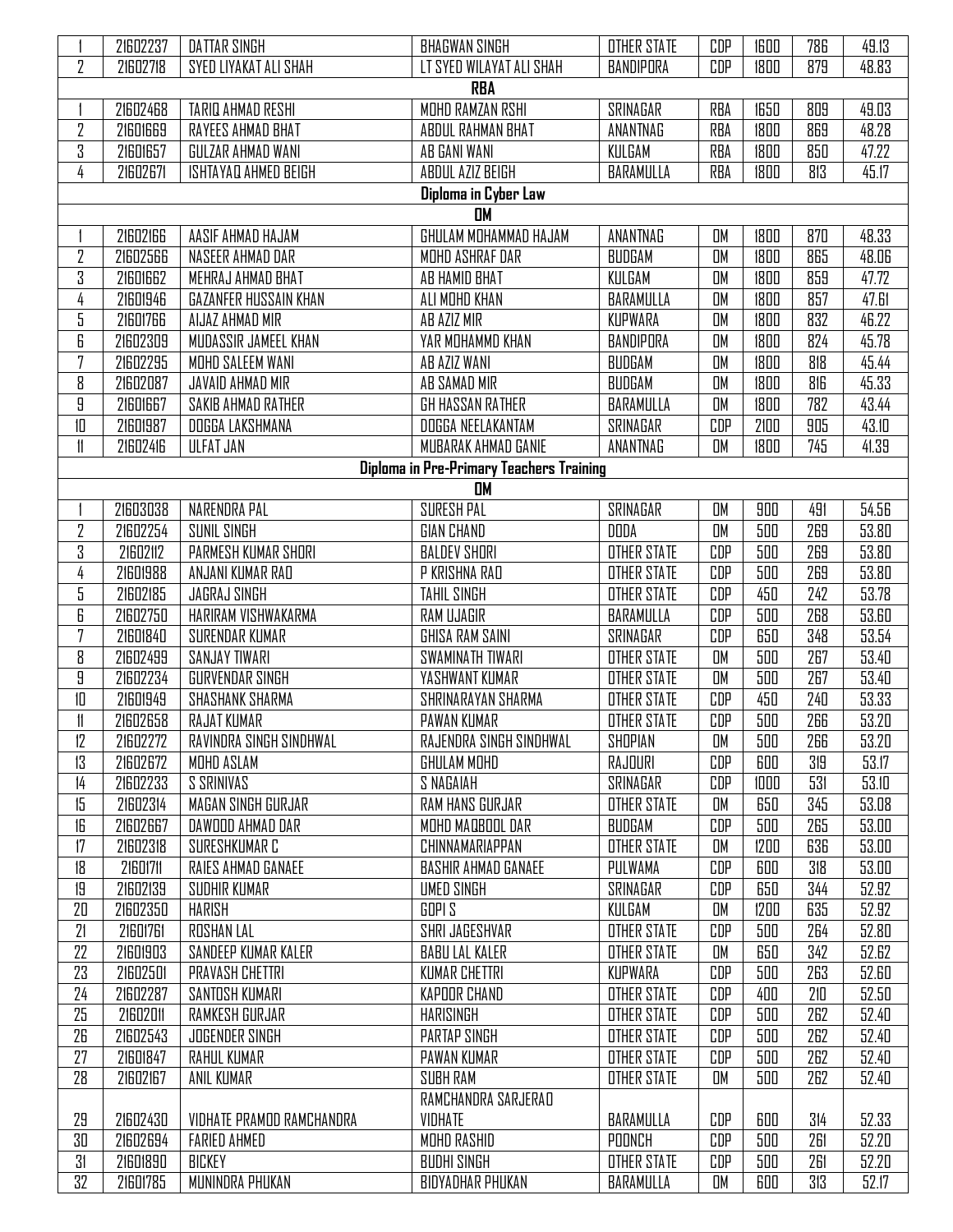| 33 | 21602336 | VISHNU CS                    | SUKUMARAN CR                   | KULGAM             | CDP | 1200 | 624 | 52.00 |
|----|----------|------------------------------|--------------------------------|--------------------|-----|------|-----|-------|
| 34 | 21602178 | PREMASIK RAHAMAN             | <b>JULLU RAHAMAN</b>           | <b>OTHER STATE</b> | CDP | 500  | 260 | 52.00 |
| 35 | 21602313 | ALOK MANDAL                  | PARESH MANDAL                  | <b>OTHER STATE</b> | OM  | 600  | 312 | 52.00 |
| 36 | 21602627 | SURENDRA SINGH YADAV         | RAMESH CHAND YADAV             | BARAMULLA          | CDP | 600  | 312 | 52.00 |
| 37 | 21602796 | ADIL HUSSAIN SHAH            | MOHAMMAD MOHARRAM SHAH         | KUPWARA            | OM  | 500  | 260 | 52.00 |
| 38 | 21602633 | <b>SHASHI KUMAR</b>          | <b>CHANDER MANI</b>            | <b>OTHER STATE</b> | CDP | 500  | 259 | 51.80 |
| 39 | 21602640 | PANKAJ                       | BALIKARAN                      | <b>OTHER STATE</b> | CDP | 600  | 310 | 51.67 |
| 40 | 21601796 | <b>RANJEET KUMAR</b>         | <b>BISHAN DASS</b>             | JAMMU              | CDP | 750  | 386 | 51.47 |
| 41 | 21601915 | ASIF ALI LONE                | ALI MOHAMMAD LONE              | SRINAGAR           | OM  | 750  | 385 | 51.33 |
| 42 | 21602323 | <b>MANJEET KUMAR</b>         | <b>CHHOTAN SINGH</b>           | KULGAM             | CDP | 500  | 256 | 51.20 |
| 43 | 21602010 | REYAZ AHMAD MEER             | <b>BASHIR AHMAD MEER</b>       | <b>OTHER STATE</b> | CDP | 500  | 256 | 51.20 |
| 44 | 21603015 | <b>KHUSIRAM NAIK</b>         | <b>UGRESAN NAIK</b>            | <b>OTHER STATE</b> | CDP | 500  | 256 | 51.20 |
| 45 | 21601813 | AKSHAI KUMAR                 | <b>BHOLA RAM</b>               | SRINAGAR           | CDP | 500  | 256 | 51.20 |
| 46 | 21602418 | KRISHNA KAMBAR               | MALLAPPA KAMBAR                | BARAMULLA          | CDP | 600  | 307 | 51.17 |
| 47 | 21602405 | TORANE NAGESH DAJI           | TORANE DAJI LAVHA              | ANANTNAG           | CDP | 650  | 332 | 51.08 |
| 48 | 21602121 | <b>NAVAL SINGH</b>           | SHRI GOPAL SINGH               | <b>OTHER STATE</b> | CDP | 650  | 332 | 51.08 |
| 49 | 21602227 | <b>DAULAT RAM</b>            | <b>RAM SINGH</b>               | SRINAGAR           | CDP | 500  | 255 | 51.00 |
| 50 | 21602163 | SANJAY KUMAR BINDRA          | RAM NAVAL BINDRA               | <b>OTHER STATE</b> | OM  | 500  | 255 | 51.00 |
| 51 | 21602251 | <b>VIKRAM SINGH</b>          | <b>DEVI SINGH</b>              | <b>OTHER STATE</b> | OM  | 650  | 331 | 50.92 |
| 52 | 21602248 | PRASANTA MONDAL              | KANAI MONDAL                   | <b>OTHER STATE</b> | OM  | 600  | 305 | 50.83 |
| 53 | 21602360 | <b>SANJAY MINJ</b>           | <b>BISHRAM MINJ</b>            | <b>OTHER STATE</b> | CDP | 500  | 254 | 50.80 |
| 54 | 21601993 | AREVARAPU GOPI               | AREVARAPU KOTESWARA RAD        | SRINAGAR           | CDP | 1000 | 508 | 50.80 |
| 55 | 21601862 | <b>BIMALESH KUMAR SINGH</b>  | DASHRATH SINGH                 | <b>OTHER STATE</b> | CDP | 900  | 456 | 50.67 |
| 56 | 21602928 | <b>DHARMENDER SINGH</b>      | <b>SUNDA RAM</b>               | BARAMULLA          | OM  | 500  | 253 | 50.60 |
| 57 | 21603033 | NARESH DUDI                  | <b>LILU RAM</b>                | SRINAGAR           | OM  | 500  | 252 | 50.40 |
| 58 | 21601978 | <b>VENKATESAN K</b>          | KUPPUSAMY                      | KULGAM             | OM  | 1200 | 604 | 50.33 |
| 59 | 21601740 | SANTOSH KUMAR                | RAM BILASH PRASAD YADAV        | <b>OTHER STATE</b> | CDP | 900  | 452 | 50.22 |
| 60 | 21602683 | MANE VIKAS CHANDRAKANT       | MANE CHANDRAKANT SADU          | BARAMULLA          | CDP | 600  | 300 | 50.00 |
| 61 | 21601873 | HARE KRISHNA ADHIKARI        | SHANTI ADHIKARI                | <b>OTHER STATE</b> | CDP | 700  | 347 | 49.57 |
| 62 | 21602095 | GOVINDARAJ J                 | JANAGARAJ                      | SRINAGAR           | CDP | 1200 | 594 | 49.50 |
| 63 | 21602464 | ASHOK KUMAR SASMAL           | <b>BHRUGURAM SASMAL</b>        | BARAMULLA          | CDP | 600  | 297 | 49.50 |
| 64 | 21602991 | DILLIP KUMAR MOHANTY         | ABHIMANYU MOHANTY              | <b>OTHER STATE</b> | CDP | 900  | 442 | 49.11 |
| 65 | 21601774 | <b>SANJAY SINGH</b>          | <b>CHHATTAR SINGH</b>          | SAMBA              | OM  | 500  | 245 | 49.00 |
| 66 | 21602486 | PAWAN SHARMA                 | GANPAT SHARMA                  | KUPWARA            | UМ  | 500  | 244 | 48.80 |
| 67 | 21602852 | SHAMBHUNARAYAN PANDEY        | <b>RAM KUMAR PANDEY</b>        | KUPWARA            | OM  | 500  | 244 | 48.80 |
| 68 | 21602650 | ANIL SINGH                   | <b>BHEEM SINGH</b>             | RAMBAN             | CDP | 600  | 292 | 48.67 |
| 69 | 21602060 | AMIT SINGH CHAUHAN           | SURENDRA SINGH CHAUHAN         | <b>OTHER STATE</b> | CDP | 650  | 316 | 48.62 |
| 70 | 21602662 | <b>BHAGWAN PRASAD SHUKLA</b> | JAGMOHAN PRASAD SHUKLA         | <b>OTHER STATE</b> | CDP | 500  | 243 | 48.60 |
| 71 | 21601856 | MASRAT JAN                   | MOHAMMAD ISHAQ BHAT            | KULGAM             | OM  | 500  | 241 | 48.20 |
| 72 | 21601784 | AJAY JAGGI                   | DESH RAJ                       | <b>OTHER STATE</b> | CDP | 500  | 241 | 48.20 |
| 73 | 21601863 | <b>IDRA RAFIDA</b>           | <b>GH NABI SHAHQ</b>           | KULGAM             | OM  | 500  | 241 | 48.20 |
| 74 | 21602274 | <b>YOGENDRA SINGH</b>        | PRATAP SINGH                   | SHOPIAN            | OM  | 500  | 238 | 47.60 |
| 75 | 21601980 | GIRISH PANDEY                | HARISHANKAR PANDEY             | <b>OTHER STATE</b> | OM  | 450  | 214 | 47.56 |
| 76 | 21601898 | <b>ANIL KUMAR</b>            | <b>ASHOK KUMAR</b>             | KULGAM             | CDP | 650  | 309 | 47.54 |
| 77 | 21601858 | RAJENDRA KUMAR               | RUDA RAM SAINI                 | SRINAGAR           | CDP | 650  | 309 | 47.54 |
| 78 | 21602751 | UMAR BASHIR SHEERGOJRY       | <b>BASHIR AHMAD SHEERGOGRY</b> | ANANTNAG           | CDP | 500  | 237 | 47.40 |
| 79 | 21602697 | <b>GOPHANE ROHIT VISHWAS</b> | <b>GOPHANE VISHWAS</b>         | BARAMULLA          | CDP | 550  | 260 | 47.27 |
| 80 | 21602839 | <b>KAMAL SINGH</b>           | MR. BHUPENDRA SINGH            | <b>OTHER STATE</b> | CDP | 500  | 236 | 47.20 |
| 81 | 21602171 | RAM PRATAP                   | <b>BHAGU RAM</b>               | SRINAGAR           | CDP | 500  | 236 | 47.20 |
| 82 | 21602915 | <b>RISHI KUMAR</b>           | <b>KANSHI RAM</b>              | <b>OTHER STATE</b> | CDP | 500  | 236 | 47.20 |
| 83 | 21602984 | MUSROOF AHMAD PARAY          | AB GANI PARAY                  | BARAMULLA          | OM  | 500  | 233 | 46.60 |
| 84 | 21602867 | PANKAJ KUMAR                 | <b>RAGHUBIR SINGH</b>          | <b>OTHER STATE</b> | OM  | 500  | 233 | 46.60 |
| 85 | 21601764 | <b>VIVEK CHANDEL</b>         | <b>OM PRAKASH</b>              | <b>OTHER STATE</b> | OM  | 500  | 233 | 46.60 |
| 86 | 21602180 | SURJEET SINGH                | LATE SH:SAHIB SINGH            | RAJOURI            | CDP | 600  | 277 | 46.17 |
| 87 | 21602002 | BHOYAR AKASH RAMESH          | RAMESH BHOYAR                  | SRINAGAR           | CDP | 600  | 277 | 46.17 |